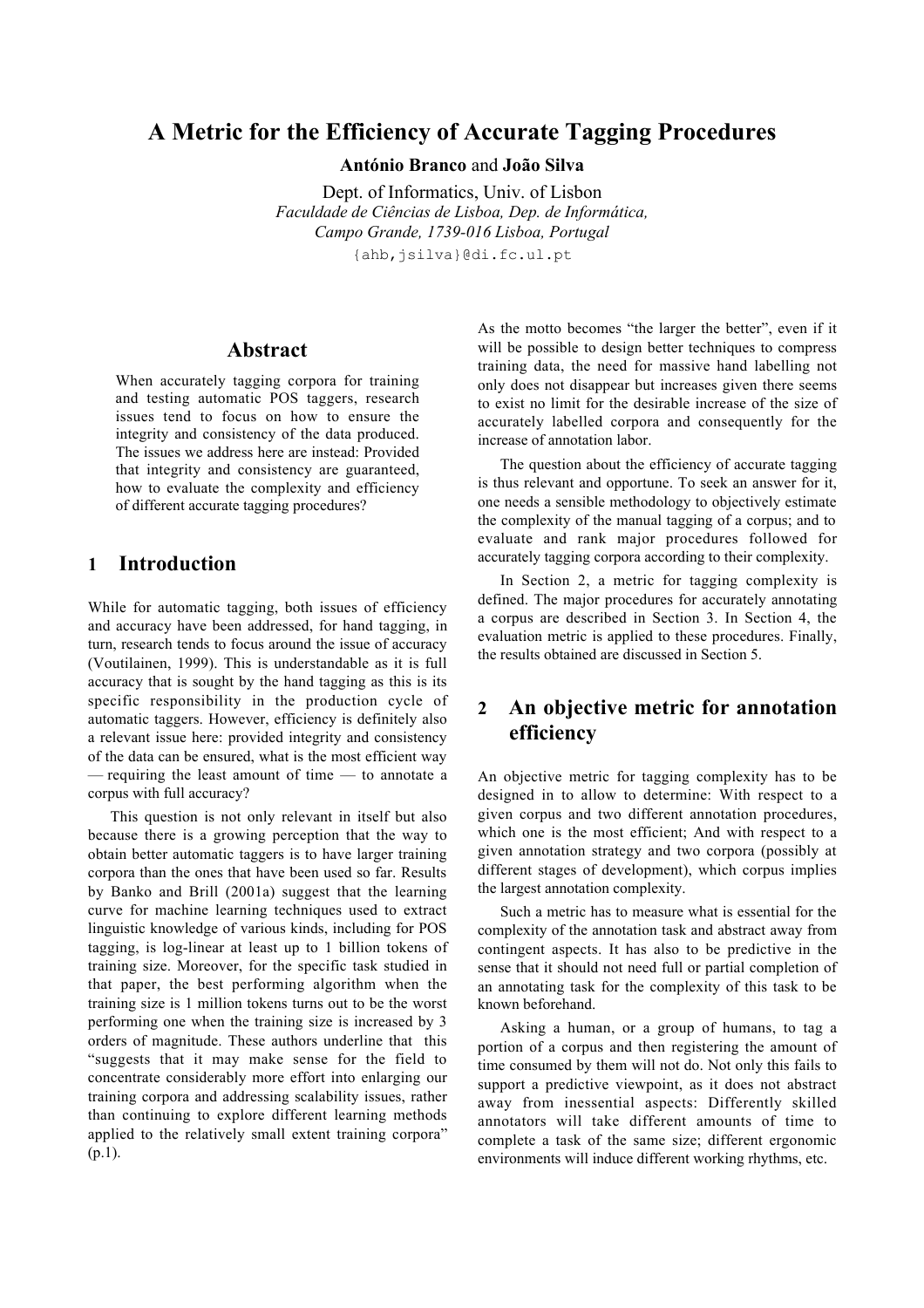Abstracting away from contingent aspects, what remains as the essential dimension in the complexity of tagging is the number of decision steps required. The number of decision steps to annotate a corpus is proportional to the number of tokens that exist in that corpus to be annotated. It is also proportional to the number of tags in the tag set, that is to the number of tags that have to be excluded to determine the tag to be assigned (i.e. the size of the search space to find the correct tag).

If stripped away from contingent details, hand annotation can be conceptualised as the procedure performed by an agent using the following facilitating tool: When in a given point of a corpus, the tool jumps to the next token to be tagged, skipping over the tokens that need not be tagged; after a token is selected, the agent scans through a list of tags (e.g. in a drop down menu) and choose which one to assign. To abstract from possible differences of the agents and isolate the intrinsic complexity of the procedure, what is measured is not the time consumed but the number of steps necessary to complete the assignment task.

Accordingly, to determine the complexity of hand tagging from scratch every token of a raw corpus, one just needs to be given the size of that corpus and that of the tag set. If the corpus has *N* tokens and the tag set T tags, for each token,  $(T+1)/2$  decision steps are needed on average to find the tag to be assigned.<sup>1</sup> Hence, the complexity of accurately tagging that corpus is proportional to  $N[(T+1)/2]$  of what we termed standard tagging steps (sts).

Two important comments are in order here before proceeding. First, this metric is not aimed at providing a measure to determine the complexity involved in annotating a specific token in a specific occurrence: There is no pretension that the abstract procedure described above has any kind of psychological reality. Second, this metric is not aimed either at determining an absolute measure of the complexity of annotating a specific corpus: There is no pretension that the best device to support the hand annotation of a corpus should be one that permits picking one tag in a drop down menu, as a simple voice command might well be envisaged as a better alternative. As we hope to make clear in the discussion below, this metric is to be used as an objective basis to establish, in general terms, a comparative assessment of the average efficiency of different methods that might be conceived to accurately hand annotate a corpus with POS tags.

# **3 Accurate tagging**

Turning now to the identification of the major conceivable procedures to annotate a corpus, we will be assuming that the preparatory preliminaries had been

accomplished, the tag set was defined, the facilitation tool is in place, etc.

### **3.1 From-scratch method**

The baseline strategy to accurately tag a corpus consists simply in hand annotating it token by token with the appropriate tags.

#### **3.2 Train-tag-review method**

On a par with this strategy, a method has been advocated based on a "bootstrapping" approach. As far as we were able to trace, its first proposition in a published paper was due to (Day *et al.*, 1997).

This procedure consists in hand tagging a portion of the corpus and using the outcome as seed data to train a first tagger. This tagger is used to tag another stretch of text. The annotation produced is reviewed. The two portions of text are put together and used to train a second tagger, with better accuracy than the first. This cycle can be iterated, with increasingly larger portions accurately tagged and increasingly accurate automatic taggers.

# **3.3 Sieve method**

Another "bootstrapping" procedure of a different kind, based in a two-step strategy, can yet be conceived. In the second step, the human annotator just tags the portion of the corpus whose tagging was not terminated in the first step. The first step is accomplished by a "sieving" tool. This tool reduces both the number of tokens that are left to be tagged and the size of the list of admissible tags to be assigned by the human annotator in the second step.

This procedure explores regularities concerning so-called closed and open classes of words.

*Closed classes:* The few hundreds lexical items of closed classes exhibit very high frequencies. With the help of library reference grammars and online dictionaries: (i) collect the list of those items not pertaining to the classes of Common Nouns, Adjectives, Verbs, Adverbs ending in -ly, Proper Names;<sup>2</sup> (ii) associate each such item with the exhaustive list of its admissible tags (either from closed or open classes); (iii) assemble a sieving tool that by simple lexical lookup, when run over a corpus, tags the tokens of each type collected in (i) with their admissible tag(s).

*Open classes:* Many items from open classes result from a few derivational processes. As a rule, these processes and the categories of the resulting words can be identified from the word endings. With the help of reference grammars and online dictionaries: (i) collect a list of those word endings and corresponding categories; (ii) for each word ending, collect the corresponding exceptions, i.e. words with that ending but with a

 $\overline{\phantom{0}1}$  $1$  Under the assumption that the tags are equiprobable: More on this below.

 <sup>2</sup>  $2$  See the tag set used in the Annex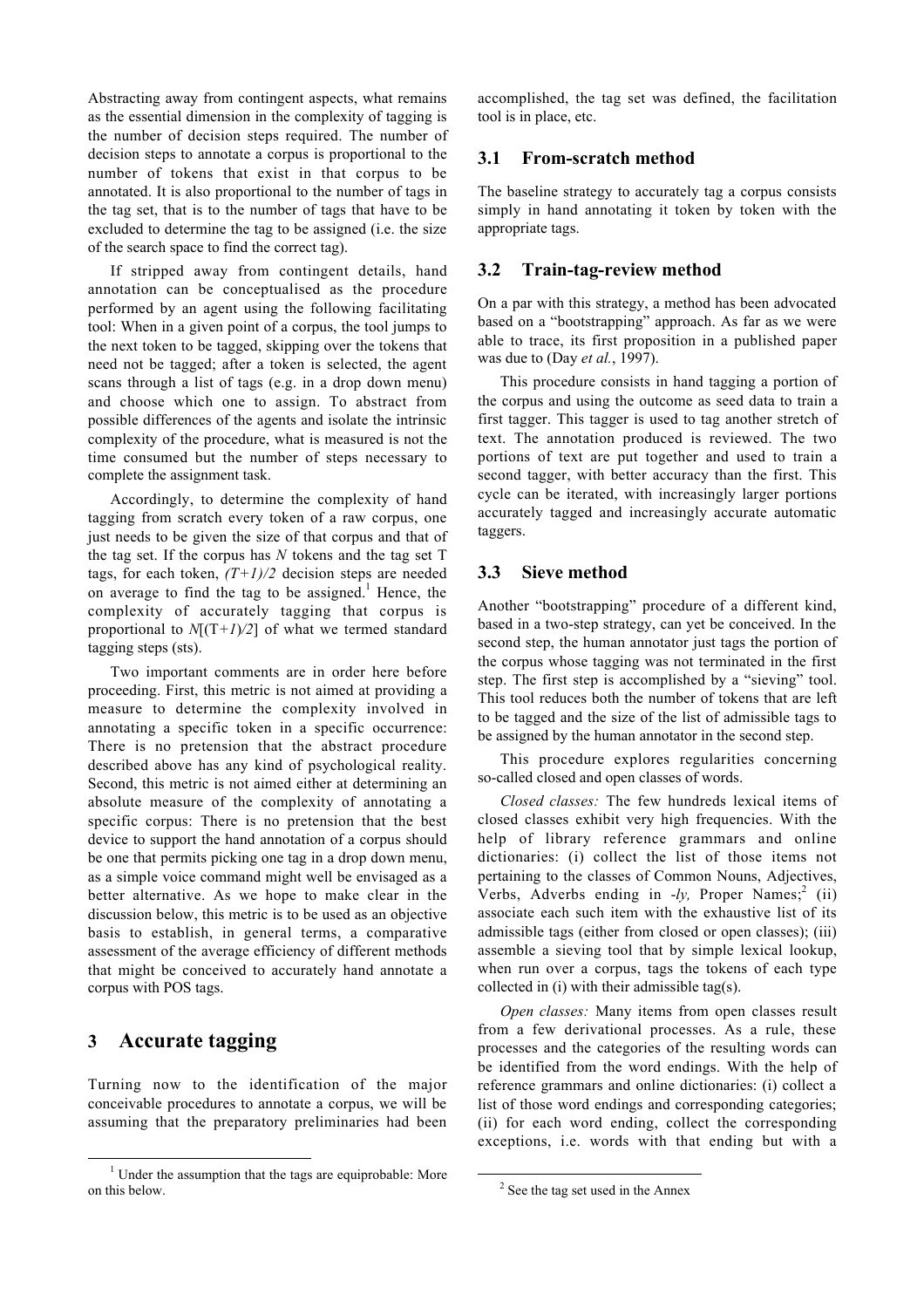category not resulting from the corresponding morphological process; $3$  (iii) extend the sieving tool so that after it has tagged closed class tokens, it detects tokens from open classes that bear endings like those in (i) or are one of the exceptions in (ii), and assigns them the admissible tag(s). $\frac{4}{3}$ 

This sieving/tagging tool designed along these lines performs the first, sieving step. In the second step, tokens tagged with only one tag are skipped by the human anotator as they are already accurately tagged. To annotate tokens that receive more than one tag, it is enough to pick one of the tags previously assigned. For tagging tokens with no tag yet, it is enough to pick one of the few tags of the open classes left: As adverbs ending in *-ly* were dealt with by the sieving tool, there will be four tags to opt for — Common Nouns, Adjectives, Verbs and Proper Names.<sup>5</sup>

# **4 Efficiency**

In order to check the effectiveness of the metric for tagging complexity, it is now used over each tagging procedure just described. For the sake of having a concrete basis for discussion, let us assume that our task was to accurately tag a corpus with, say, 1 million tokens with an average sized tag set with 39 tags (Annex). In what follows, it will become apparent that the comparative results arrived at would not be affected in case the discussion example opted for was different.

#### **4.1 From-scratch**

**Upper bound** With the from-scratch procedure, we will need to decide which tag to choose for each of the 1 million tokens out of a tag set with 39 tags. If the tags had identical probability of being selected, the annotation of our working corpus would require 20 Msts =  $10^6$ x[(39+1)/2].

**Lower bound** However, the tags are not equiprobably selected as different classes of words have different frequencies. The above value for complexity can be reduced if the list of tags presented to the annotator in the drop down menu of the facilitating tool (from which he selects the one to assign) is ranked by the

decreasing frequencies of the tags. Hence, a more frequent tag will need less decision steps to be assigned than those required by a less frequent tag (cf. Annex).

To recalculate the complexity value, we take the typical values for the relative frequencies of different classes. This permits to rank the tags and determine how many steps each tag requires to be assigned. In this paper, we use the frequencies of the tags in the Annex observed in an accurately tagged corpus of Portuguese.<sup>6</sup>

The task of annotating, e.g., the Adverbs in our working corpus, will now require 7 x 0.0529 x  $10^6$  sts as the assignment of tag ADV to each of the 0.0529 x  $10^6$ adverbs takes seven steps.

The lower bound for the complexity of our tagging task is obtained by the summation of the similarly computed values for every tag. This amounts to 5 194 129 sts.<sup>7</sup>

The complexity of the from-scratch procedure is thus in the range  $5.2 - 20.0$  Msts.

### **4.2 Train-tag-review**

To estimate the complexity of the train-tag-review procedure, there is a range of options concerning the size of the portion to be used as seed data and the size of each portion to be covered in subsequent tag-review iterations.

**Upper bound** *Step 1:* Considering the learning curves in (Brants, 2000), for the sake of simplicity, we assume that an initial, 90% accuracy tagger can be obtained with a training corpus of 10 000 tokens. Annotating a text of this size with the facilitating tool with the tags ranked by decreasing frequencies has a complexity of 51 941 sts.

*Step 2:* To improve the accuracy of the tagger from 90% to 95%, the training corpus is enlarged from 10 000 to 100 000 tokens. This is done by running the initial tagger over a new portion of 90 000 tokens and then reviewing the outcome. 81 000 tokens (90% of 90 000) will be correctly and 9 000 tokens incorrectly tagged. In the reviewing process, each of the 81 000 tokens needs 1 sts to confirm its tag, and each of the remaining 9 000 tokens need as many steps as if it was to be annotated from scratch. For the latter,  $46,747$  sts will be needed.<sup>9</sup> The annotation of this second portion of 90 000 tokens requires thus  $136\,747$  sts.<sup>10</sup>

 $\overline{\phantom{0}}$  $^3$  E.g. *ally* CN is an exception to the rule that assigns ADV to tokens ending in  $-*l*y$ .

 $4$  This tool is easily extended to tag also numbers and other tokens that can be described by regular expressions.

 $5$  *Full accuracy* is ensured by the fact that if an item was tagged in the first step, it is because it is in the list used by the sieving tool; if it is entered into this list, it is possible and easy to make an exhaustive collection of all its admissible categories. *Full coverage* of closed classes (or derivationally obtained words from open classes), in turn, is not easy to ensure, but this is harmless: if an item is not entered in the list used by the sieving tool, that item does not receive any tag in the first step and will be found (and accurately tagged) in the second step by the human annotator.

 $\overline{\phantom{0}}$  $6$  For a discussion of this option, see Section 6. The corpus used has 260 000 tokens accurately tagged with the tag set in the Annex. It contains excerpts from news articles, magazines, and fiction novels. We are grateful to Fernanda Nascimento and Amália Mendes (CLUL) for having granted access to it.

 $= 10^6$  x  $(1x0.1537 + 2x0.1445 + 3x0.1439 +...)$ 5 194 129

 $x^8 = 10^4$  x (1x0.1537 + 2x0.1445 + 3x0.1439 +...) = 51 941

 $t^{9} = 9 \times 10^{3} \times (1 \times 0.1537 + 2 \times 0.1445 + 3 \times 0.1439 + ...)$  $^{10}$  = 90 000 + 46 747 = 136 747.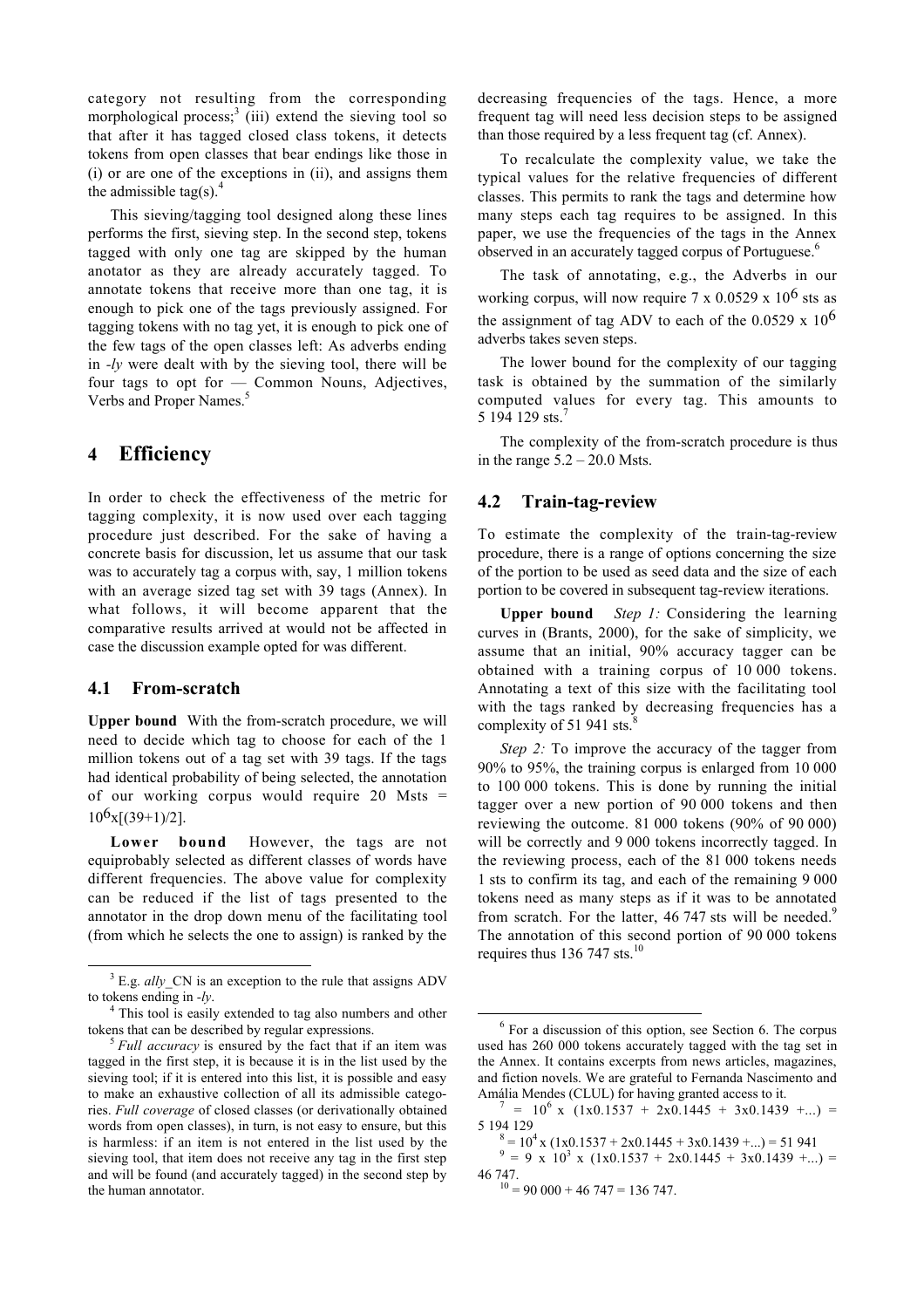*Step 3:* Let us assume that 97% accuracy can be reached with a corpus of 1 000 000 tokens. This can be achieved by running the last tagger over a new portion of 900 000 tokens and then reviewing the result. 855 000 tokens (95% of 900 000) will be correctly and 45 000 incorrectly tagged. As in step 2, each of the 855 000 tokens requires 1 sts to confirm its tag; each of the 45 000 tokens needs as many steps as if it was tagged from scratch: 233 736 sts. The annotation of this third portion with 900 000 thus requires 1 088 736 sts.<sup>11</sup>

The task of tagging the working corpus is now complete and the value for its complexity is obtained by summing up the values obtained in each of the above steps. The result is 1 272 230 sts.<sup>12</sup>

**Lower bound** A lower bound for the complexity of the tag-train-review procedure is obtained by assuming that we start already with a 98% accuracy tagger, previously developed upon independent training data. This means that the training steps will be bypassed.

After running this tagger over the 1 million corpus, the tags assigned to 98% of it need to be confirmed, while the other 2% are to be reviewed. Each of the 980 000 tokens (98% of 1 000 000) requires 1 sts to confirm its tag. Each of the remaining 20 000 tokens requires as many steps as if it was to be tagged from scratch. This involves  $103 883$  sts.<sup>13</sup> Taking these values together, the lower bound is determined as 1 083 883 sts.<sup>14</sup>

Considering the figures obtained for the upper and lower bounds concerning the tag-train-review procedure, its complexity is estimated as lying in the range 1.1–1.3 Msts.

#### **4.3 Sieve**

To estimate the complexity of the new sieve method, we implemented a sieving tool along the lines described in the Section 3.3.<sup>15</sup>

A lower bound for the complexity of this method is calculated by assuming that this sieving tool is equipped with a heuristics to detect Proper Names with  $100\%$ precision and recall (on the basis of the first letter being capitalized, plus a few rules to handle exceptions). The upper bound, in turn, is calculated by assuming that the sieving tool does not handle Proper Names.

**Lower bound** The sieving tool was experimentally run over a corpus with 260 000 tokens ("exp-corpus", from this point).16 The following results were obtained:



*Chart 1 – Results after running the sieving tool*

From these values, it can be extrapolated that around 64% of our working corpus of 1 million tokens may be accurately tagged simply by running the sieving tool over it, i.e. without any increase in the complexity of the task of accurately annotating that corpus.

Given this tool is designed to tag a given token iff it assigns to it all its admissible tags, to the other portion of the corpus with tokens that received more than one tag, we refer as the *directly* detected ambiguity portion (20%). We refer to the portion of the corpus with tokens that received no tag as *indirectly* detected ambiguity portion  $(16%)$ .

The tag to assign to each token in the directly detected ambiguity portion is selected from the tags already assigned by the sieving tool. To estimate the complexity of the subsequent disambiguation task, the different degrees of ambiguity involved should be considered. The distribution of tokens with several tags assigned to them is presented in the following table:

| Ambiguity<br>(nb of tags) |       |       |      |      |      | <b>MWU</b> |
|---------------------------|-------|-------|------|------|------|------------|
| Frequency<br>(%)          | 59.23 | 29.14 | 0.63 | 0.09 | 1.28 | 9.34       |

*Table 1 - Degrees of ambiguity in directly detected ambiguity*

Most of the directly detected ambiguity involves 2 tags per token. As the number of tags per token increases, the frequency of such ambiguities decreases.<sup>17</sup> *MWU* is a special case of ambiguity where the elements in a sequence of tokens are individually tagged or collectively tagged as a single multi-word unit.

Getting back to the 1 million corpus, the above considerations imply that ca. 200 000 tokens (20%) can be annotated by picking the correct tag from the tags assigned by the sieving tool. For 29.14% of these 200 000 tokens, for instance, this requires picking one tag out of three, thus involving on average 2 sts. Repeating this calculation for each level of ambiguity, the complexity of accurately annotating the directly

 $11 = 855000 + 233736 = 1088736.$ 

 $12 = 46747 + 136747 + 1088736 = 1272230.$ 

 $13 = 20 \times 10^3 \times (1 \times 0.1537 + 2 \times 0.1445 + ...) = 103883.$ <br> $14 = 980000 + 103883 = 1083883.$ 

<sup>&</sup>lt;sup>15</sup> Following Day *et al.* (1997), we do not add programming effort to the overall tagging complexity. The sieving tool used in our experiment is now available to be reused for the annotation of other corpora, so in the long run, its implementation cost will be negligible anyway.

<sup>&</sup>lt;sup>16</sup> See footnote 6.

<sup>&</sup>lt;sup>17</sup> There is an odd increase in the frequency of ambiguities involving 6 tags due to two specific Portuguese forms, viz. *como* and *nada*. Both are very frequent and ambiguous: *como* receives the tags INT, REL, CJ, PREP, ADV and V, and *nada* receives IN, DIAG, ADV, CN, ADJ and V.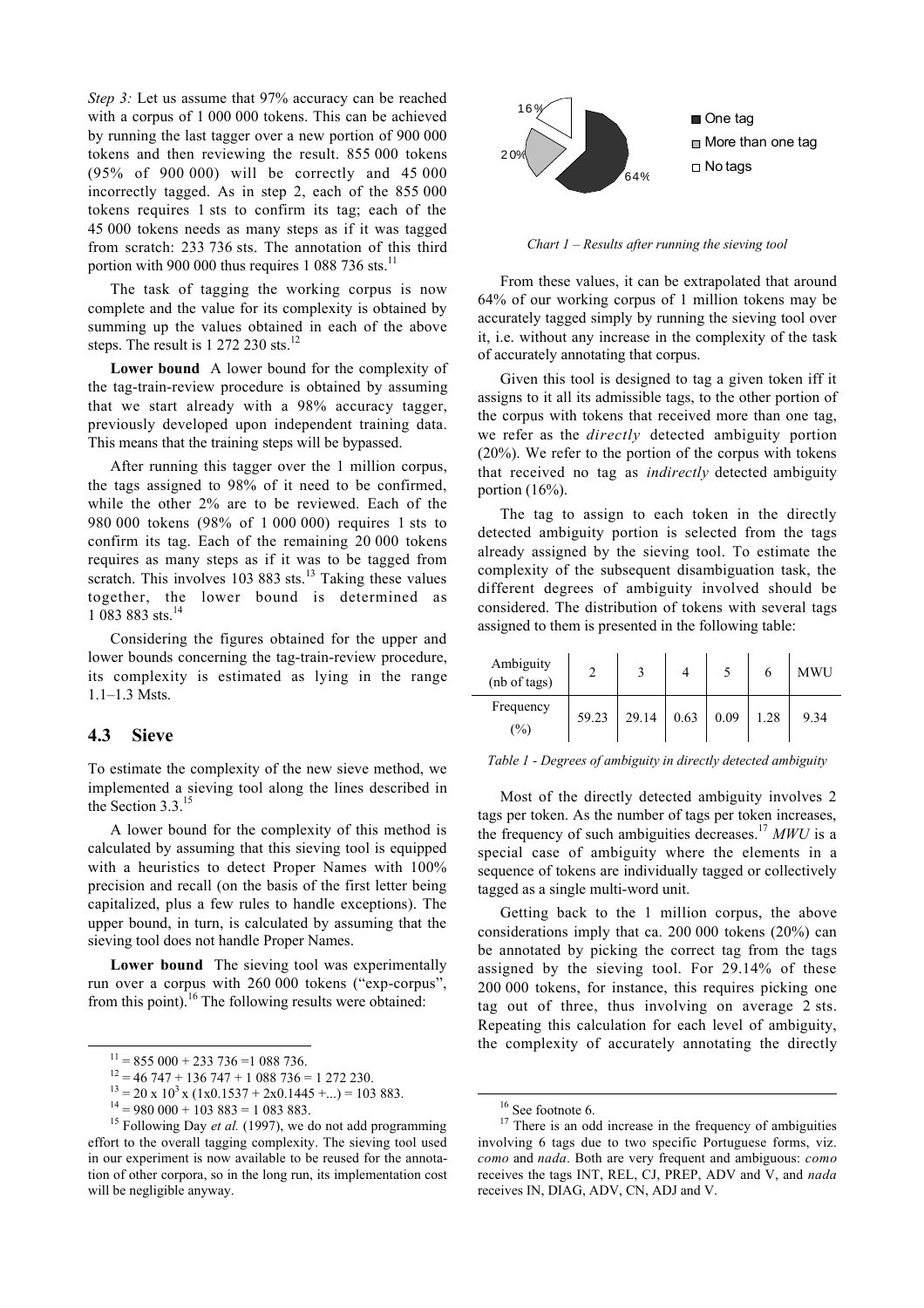detected ambiguity portion in the working corpus is estimated as 346 360 sts.<sup>18</sup>

Turning to the indirectly detected ambiguity portion, our experiment shows that after running the sieving tool, ca. 160 000 tokens (16%) receive no tag. Given the tool exhausted the tags to be assigned to closed classes plus Proper Names, every token in this portion is potentially ambiguous between three open classes: Adjective, Common Noun or Verb. The task of hand tagging is restricted now to picking one of these three tags.

With the tagged version of the exp-corpus used in the experiment, it is possible to determine that Common nouns are 49.8%, Verbs 36.7% and Adjectives 13.5% of the indirectly detected ambiguity portion. This allows to measure the complexity of the task of annotating the last 160 000 tokens of the working corpus, yet to be tagged. The three possible tags remaining are ranked according to the decreasing order of their frequencies in this portion: Nouns, Verbs, Adjectives. This implies that, for instance, tagging each Adjective requires 2 sts and annotating every Adjective in this indirectly detected ambiguity portion involves 43 200 sts.<sup>19</sup> Putting all the figures together, tagging the last 16% requires 261 920 sts. $^{2}$ 

Collecting the values for both directly and indirectly detected ambiguity, the lower bound value for the complexity of tagging our working corpus with the sieving procedure is  $608\,280$  sts.<sup>21</sup>

**Upper bound** The upper bound is determined by assuming that the sieving tool is not prepared to handle Proper Names. As Proper Names are 7% of the expcorpus, this implies that the indirectly detected ambiguity portion is enlarged now from 16% to 23% and the tags available to tag this portion are now four: Common Nouns, Adjectives, Verbs and Part of Name.<sup>22</sup> The expcorpus allows also to know that Common nouns are 34.9%, Part of Names 29.9%, Verbs 25.7%, and Adjectives 9.5% of the indirectly detected ambiguity portion.

It is now possible to obtain the complexity for the indirectly detected ambiguity portion in the working corpus, with 230 000 tokens (23%). It amounts to 482 540 sts.<sup>23</sup>

Note that under this upper bound scenario, the value for the complexity of annotating the directly detected ambiguity portion is the same as the value obtained under

 $x^{20} = 160 \times 10^{3} \times (1 \times 0.498 + 2 \times 0.367 + 3 \times 0.135).$ <br>  $x^{21} = 346360 + 261920 = 608280.$ 

in the lower bound scenario: the tokens tagged as Part of Names then are assigned only one tag thus being part of the 64% of the corpus correctly tagged with the sieving tool. Taking thus that value for the complexity of tagging the directly detected ambiguity portion together with the value just calculated above for the indirectly detected ambiguity portion, we obtain 828 900 sts<sup>24</sup> as the upper bound value.

Taking the values for the upper and lower bounds of the sieve method, its complexity can be estimated as lying in the range 608 – 829 Ksts.

# **5 Discussion**

The values of the upper and lower bounds of tagging complexity for the three procedures are compiled in the table below as well as the efficiency gains by each of them with respect to the others:

|         |    | <b>Ksts</b> | scratch | $t-t-r$ |       | sieve |       |
|---------|----|-------------|---------|---------|-------|-------|-------|
|         |    |             | 1b      | ub      | lb    | ub    | lb    |
| scratch |    | ub 20000    | 74.03   | 93.64   | 94.58 | 95.85 | 96.96 |
|         | 1b | 5194        |         | 75.51   | 79.13 | 84.04 | 88.29 |
| $t-t-r$ | ub | 1272        |         |         | 14.78 | 34.83 | 52.20 |
|         | lb | 1084        |         |         |       | 23.52 | 43.90 |
| sieve   | ub | 829         |         |         |       |       | 26.66 |
|         | lb | 608         |         |         |       |       |       |

*Table 2 - Tagging complexity (Ksts) and efficiency gains (%)*

When comparing even the best score of the from-scratch procedure with the worst results from the other procedures, the from-scratch method is confirmed as the least efficient one. Any of the other methods permits dramatic savings in terms of hand tagging effort: The train-tag-review allows to save at least 75.51% of the annotation effort, while the sieve method permits to save at least 84.04%.

The results are more instructive when it comes to compare the two more efficient procedures. In the worst case (the train-tag-review procedure's best score is compared with the sieve procedure's worst score), the latter permits to save almost one fourth (23.52%) of the annotation effort needed if the former method is adopted. If the procedures are compared on an equal footing (taking the best scores), the advantage of the sieve method over the train-tag-review one is larger: It permits to save well over one third (43.90%) of the annotation effort.

#### **5.1 Invariance**

While the metric for determining tagging complexity is independent of the corpora to be tagged and the human languages in which the data is encoded, the same may

 $18 = 200 \times 10^{3} \times (1.5 \times 0.5923 + 2 \times 0.2914 + 2.5 \times 0.0063 +$  $3 \times 0.0009 + 3.5 \times 0.0158 + 2 \times 0.0934 = 346360$ . We assumed that on average two inspection steps are required to review potential multi-word lexical units.<br><sup>19</sup> = 160 x 10<sup>3</sup> x 2 x 0.135 = 43 200.

 $x^{19} = 160 \times 10^{3} \times 2 \times 0.135 = 43\ 200.$ <br>  $x^{20} = 160 \times 10^{3} \times (1 \times 0.498 + 2 \times 0.3)$ 

<sup>&</sup>lt;sup>21</sup> = 346 360 + 261 920 = 608 280.<br><sup>22</sup> The tokens ambiguous between Proper Names and another tag have a residual value so it can be safely assumed that these 7% were displaced from the portion that received only one tag.<br>  $2^3 = 230 \times 10^3 \times (1 \times 0.349 + 2 \times 0.299 + 3 \times 0.257 + 4 \times 0.095)$ .

 $^{24}$  = 346 360 + 482 540 = 828 900.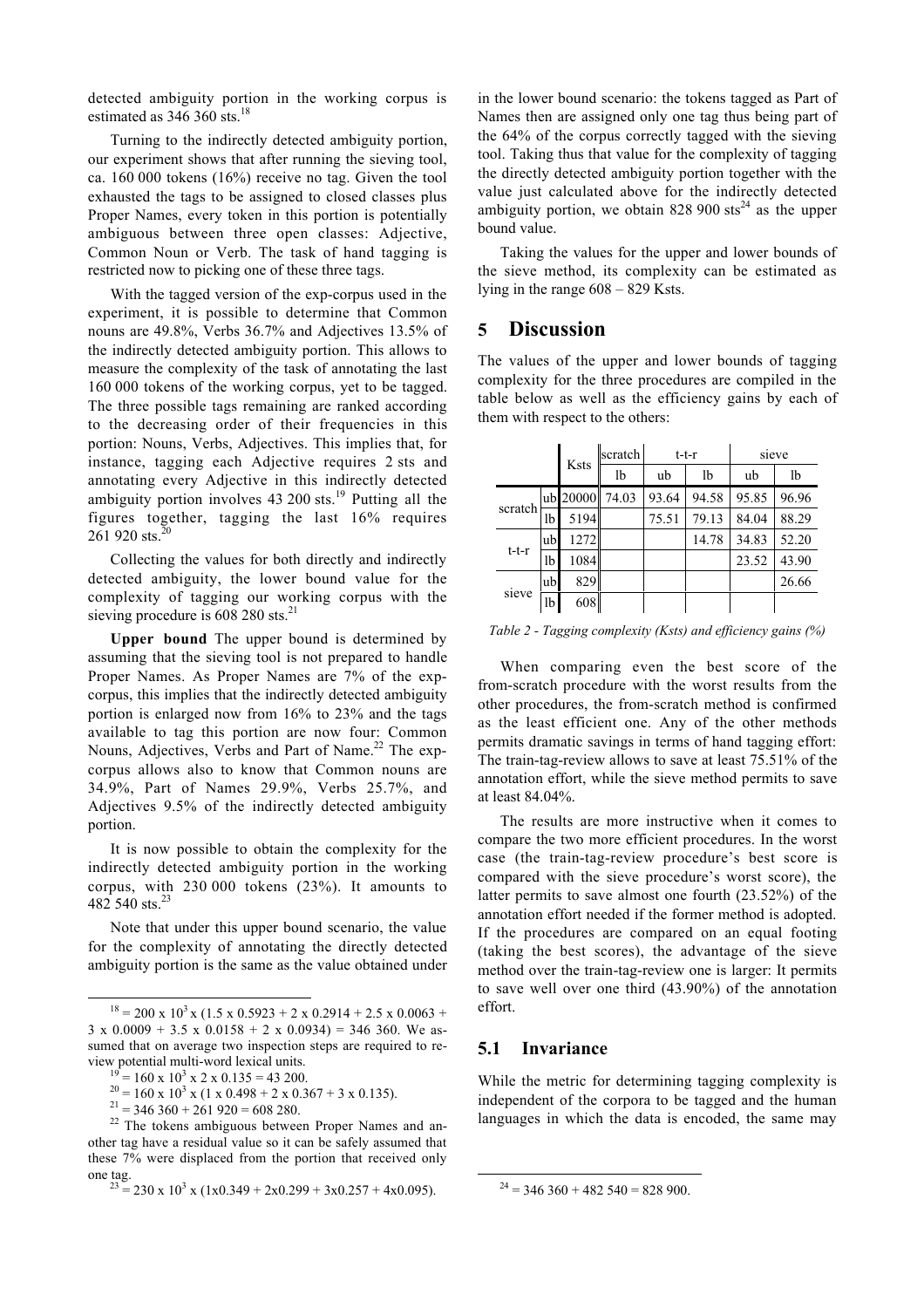not be the case for the complexity scores of the different annotation procedures.

Different corpora have different distributions for the frequencies of tags. When using one of the bootstrapping procedures to tag two corpora, it is likely that the two tasks show different complexity values. However, as for each tag, the fluctuation of its relative frequency with respect to different corpora tend to be limited<sup>25</sup> and it is much less than the difference between the complexity of the different methods, the conclusions drawn from the comparison exercise above concerning the ranking of tagging procedures are expected to remain basically valid for a wide range of different corpora.

The same invariance may not hold, however, when different languages are considered, especially if they belong to different language families. When considering generic, large-scale corpora from different languages that can be tagged with the same or approximate tag sets, the relative frequencies of POS tags may present considerable differences. If these differences are large enough to have an impact on the ranking of the tagging methods according to their complexity now obtained, this is something that has to be empirically verified for each particular case.

### **5.2 Concluding remarks**

While it is important to keep in mind that the ranking of fully accurate tagging procedures may not be independent of the particular language being considered, it is worth noting that the goal here is not to present a definitive ranking of such procedures valid for all languages (something conceivably not possible). Rather, the aim was to show that it is feasible to design an objective, standard metric to predict such ranking when different procedures, different corpora or different languages are taken into account; that the ranking produced is reliable for guiding one to opt for the most efficient procedure; and that the efficiency gains detected (and corresponding gains in terms of labor costs) appeared to be so dramatic that a decision on which procedure to opt for in each case should be considered with the help of such a metric.

### **References**

- Banko M. and Brill E. (2001a) "Mitigating the Paucity-of-Data Problem". *Proceedings of Human Language Technology Conference (HLT 2001).*
- Banko M. and Brill E. (2001b) "Scaling to Very Very Large Corpora for Natural Language Disambiguation". *Proceedings of the Annual Meeting of the Association for Computational Linguistics (ACL 2001)*, 26-33.
- Brants T. (2000) "TnT A Statistical Part-of-speech Tagger". *Proceedings of Applied Natural Language Processing Conference (ANLP 2000),* 224-231.
- Day D., Aberdeen J., Hirschman L., Kozierok R., Robinson P. and Vilain M. (1997) "Mixed-Initiative Development of Language Processing Systems", *Proceedings of Applied Natural Language Processing Conference (ANLP 1997),* 348-355.
- Voutilainen A. (1999) "An Experiment on the Upper Bound of Interjudge Agreement". *Proceedings of the European Chapter of the Asscociation for Computational Linguistics Conference (EACL 1999)*, 204-208.

 $25$  The sieving tool was used over a second corpus with 11.5 million tokens extracted from the corpus available at http://cgi.portugues.mct.pt/cetempublico/. The values obtained deviates at most 1 point from the values displayed in Chart 1.